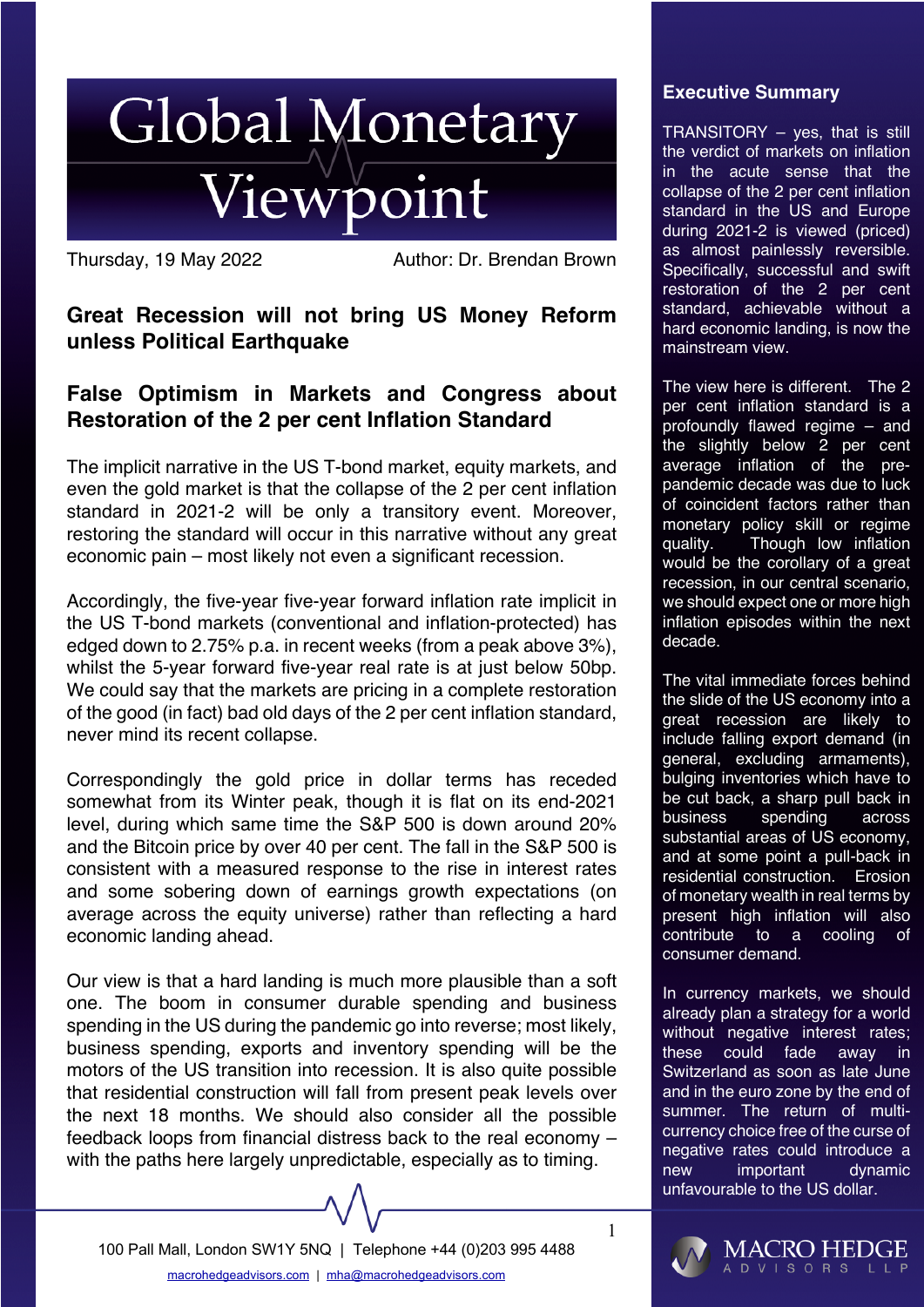Turning to the restoration of the 2 per cent inflation standard, we should realize first that this was an utterly phoney standard. Central banks do not have the tools or broader means to hold inflation at 2 per cent over the medium-term. Moreover, their attempts to do so in the face of powerful changes in prices entirely consistent with broad money stability (whether up or down) engender monetary instability, which shows up as powerful episodes of asset inflation (and subsequent bust).

US inflation averaged 2 per cent during the second decade of the 21<sup>st</sup> century. This level was to Chief Powell's opinion and his colleagues when they launched the new inflation framework at 2 per cent plus, aiming to get inflation to a higher average level. The 2% historic average reflected primarily the combination of economic sclerosis (itself stemming from long-running asset inflation, malinvestment, and related build-up of monopoly capitalism) and resource abundance (the shale oil and gas bonanza in particular), not monetary skill.

In the next ten years, we should expect at least one and, more likely, two big mistakes where the Fed responds to apparent considerable economic weakness by a mega monetary stimulus. These mistakes will subsequently feed new inflation, likely to show up not just as asset inflation but in a new episode of high reported goods and services inflation.

Back to the present situation, there is a strong belief in the marketplace that the Powell Fed can yet find redemption despite its gross inflicting of high inflation on the US people and the world during the pandemic.

Here at MHA, we consider redemption high unlikely and indeed impossible. Great inflations tend to bring great recessions in their wake, and present a severely flawed monetary regime as presided over by the Powell Fed is unlikely to prove an exception to that rule.

It is possible that under the Biden Administration, we will have the triple record of Great Inflation, Great Recession, and severe geopolitical setbacks. The failure of the US-led economic war against Russia, with the latter effectively consolidating its territorial gains in the Donbas and South Ukraine, are poignant examples. Amongst all these failures, President Biden will be immersed in answering a thickening investigation into his corruption (including his relationship with Ukraine oligarchs) if, indeed, the Republicans win the mid-terms.

The armaments industries thrive from all these additional equipment deliveries to East European NATO countries, Ukraine, India,

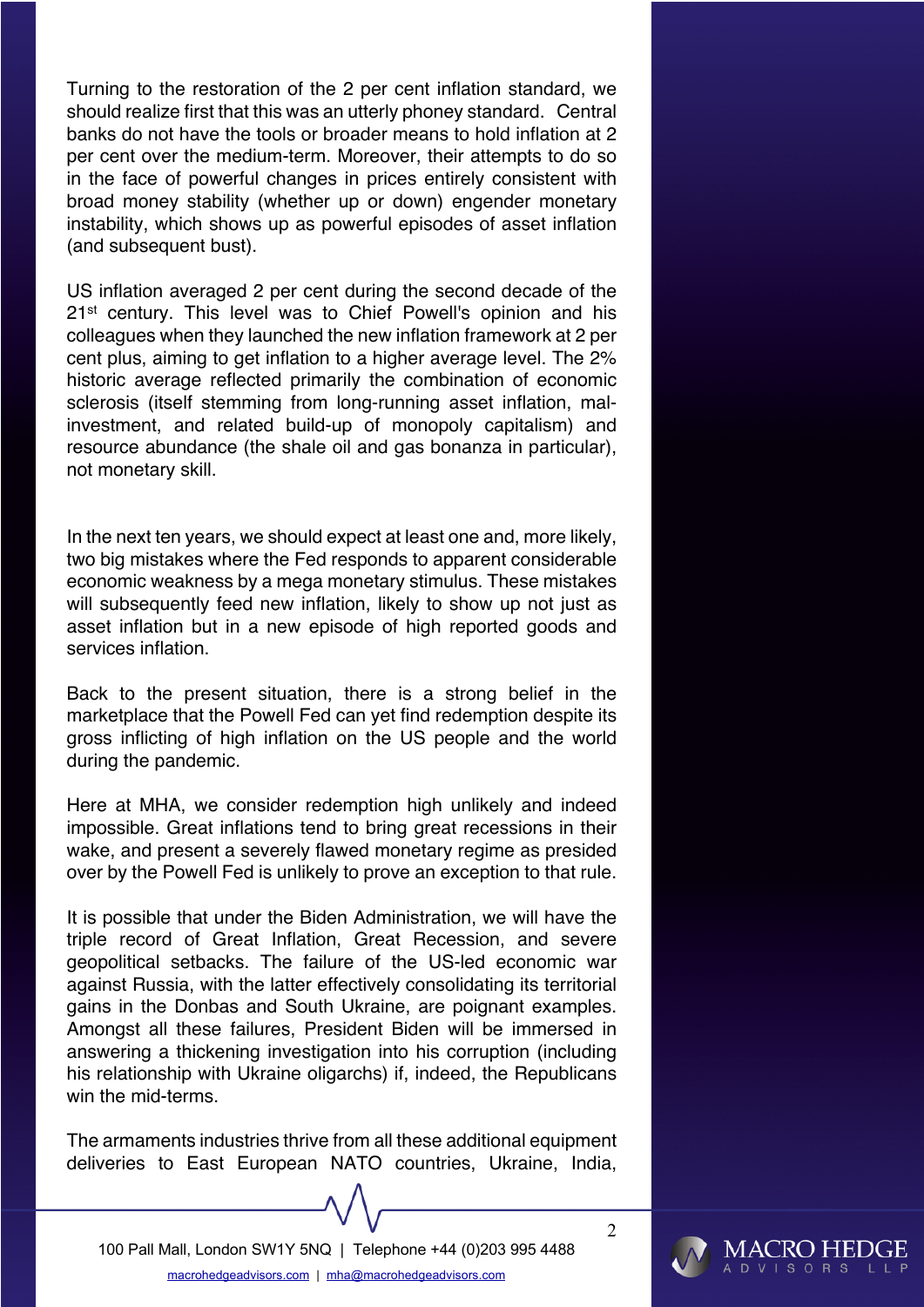UAE/Saudi Arabia, now being made under the "waging economic war on Russia and otherwise degrading its military power" strategy). Money is no constraint, and it seems when trying to win allies (especially India) for the war – an objective unlikely to be achieved. That's fine as long as it benefits powerful interest (here, the armaments industry); it's a very different matter for reconstructing Ukraine!

Meanwhile, Amazon succeeded in winning its ten bn cloud computing contract with the NSA in early May (details classified information) notwithstanding its union-busting and freeing up Chair Bezos to comment on the Biden Administration's responsibility for high inflation, no doubt attuned to the likelihood of a Republican landslide victory in the mid-terms.

Studiously Bezos hits out at the Biden's great fiscal "stimulus" of 2021 without mentioning the Fed's culpability. (Hitting at the Fed would be to spoil the gift horse which kept on giving for so long in terms of inflating the value of Amazon stock). That great stimulus would not have generated high inflation if the Fed had been pursuing a strict monetary policy (for example, the Fed did in the early 80s in the context of the Reagan Administration's massive fiscal deficit). Instead, the Powell Fed bought all the bonds issued to finance the budget spree at a virtually pegged yield level close to zero.

Though Bezos does not make Fed criticism a point of his commentary, other public personalities do so. The general line of attack is that the Fed should have withdrawn its extreme stimulus from early 2021 onwards rather than only starting a year earlier. Ex Fed Chief Bernanke adds to this chorus this week on the occasion of his new book "US monetary policy for the 21<sup>st</sup> century: the Federal Reserve from the Great Inflation to Covid 19". In a CNBC interview, Bernanke explicitly criticizes Mr Powell for being too slow to recognize and act against the inflation danger.

The writer of this article does not have his copy of the new book yet, but a key question is whether Mr Bernanke honestly takes to task his own great inflation mistake of the mid-2010s. As part of the Greenspan Fed (appointed as its eminence grise at first by President Bush in 2002, under Chairman Greenspan, then becoming Chief in early 2006), he was an author of the tremendous monetary inflation which continued after a break from the mid-1990s to the mid-2000s.

Yes, the Greenspan-Bernanke Fed responded firmly when the monetary inflation showed a substantial rise in CPI inflation from 2004 onwards (previously much more prominent as asset inflation). Still, many criticize that "firmness" as becoming inflexible and too

100 Pall Mall, London SW1Y 5NQ | Telephone +44 (0)203 995 4488

macrohedgeadvisors.com | mha@macrohedgeadvisors.com

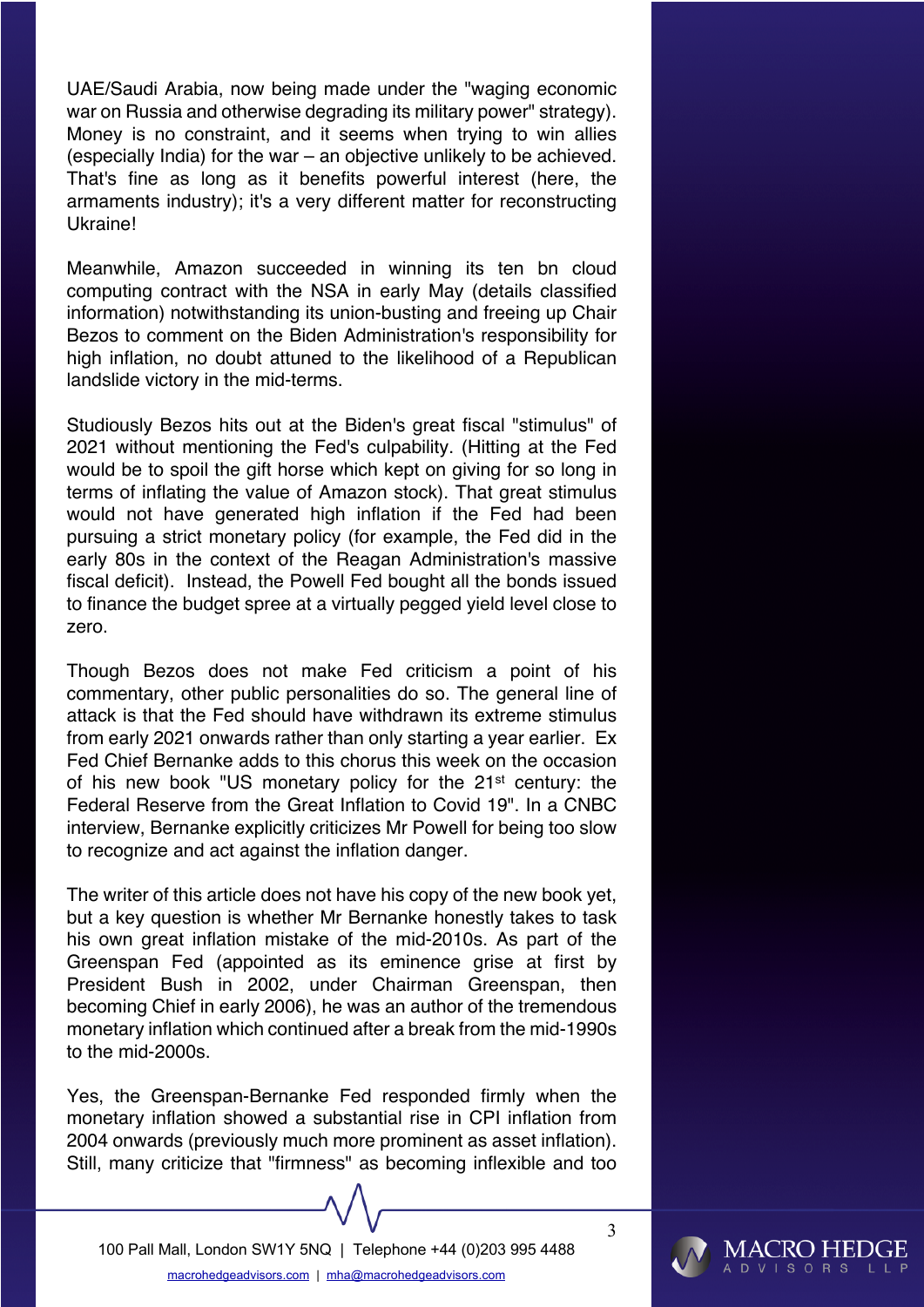long-winded, adding to the severity of the bust which followed. Remember that even as global credit markets seized up first in Summer 2007, the Fed continued with its high-interest rate policy.

So are we now to believe that Chief Powell, having added fire to the long-running monetary inflation through the pandemic and failing to put this out through 2021, has now had his Damascus moment; on top of this, he is to be successful in navigating a soft landing!

Some in Congress realized Bernanke's mistakes – first in the inflation boom and then pursuing an emergency tightening of policy for too long. In opposing Bernanke's reappointment in 2009/10, Senator Bunning told him, "I voted against your appointment in 2005; I opposed you because I knew you would continue the legacy of Alan Greenspan, and I was right. But I did not know how right I would be and could not begin to imagine how wrong you would be in the following four years. Greenspan sold the independence of the Fed to Wall Street through the Greenspan Put. You bowed to political pressure of the Bush and Obama Administrations and turned the Fed into an arm of the Treasury. You are the definition of a moral hazard.

Today the leading Republican on the Senate Banking Committee, Senator Pat Tooney, joins with Wall Street in expressing confidence that Chief Powell, having just secured his confirmation as Fed Chair, will pull off a soft landing and excuses his abject record during his first term, sending him the following letter of congratulations: "I congratulate Chairman Powell on his confirmation to a second term as Fed Chairman. Chairman Powell has a record of acting thoughtfully and constructively, especially in difficult circumstances. While I strongly disagreed with his decision to continue with the Fed's emergency accommodative monetary policy long after the economic emergency had passed, I have been encouraged by the Fed's recent shift in policy. The Fed may need to accelerate its monetary tightening because it was so late to change course. I hope Chairman Powell and his colleagues at the Fed will move swiftly to ease the inflation tax that's plaguing American families every day".

What a let-down. What was ever thoughtful or constructive about his policy in his first term? And no mention of his aborted normalization program under President Trump (2018-19). So now Chief Powell says he will continue raising interest rates until there is clear evidence of inflation falling to target, and a warning, interest rates could move well above neutral before he is done. The mind boggles. Do we have a clue about where are neutral rates and much reason to doubt the validity of the concept?. It is feasible for the US and global economy to be sliding into a recession, ultimately a great recession, even with the nominal fed funds rate well behind the coincident CPI inflation rate.

100 Pall Mall, London SW1Y 5NQ | Telephone +44 (0)203 995 4488

macrohedgeadvisors.com | mha@macrohedgeadvisors.com